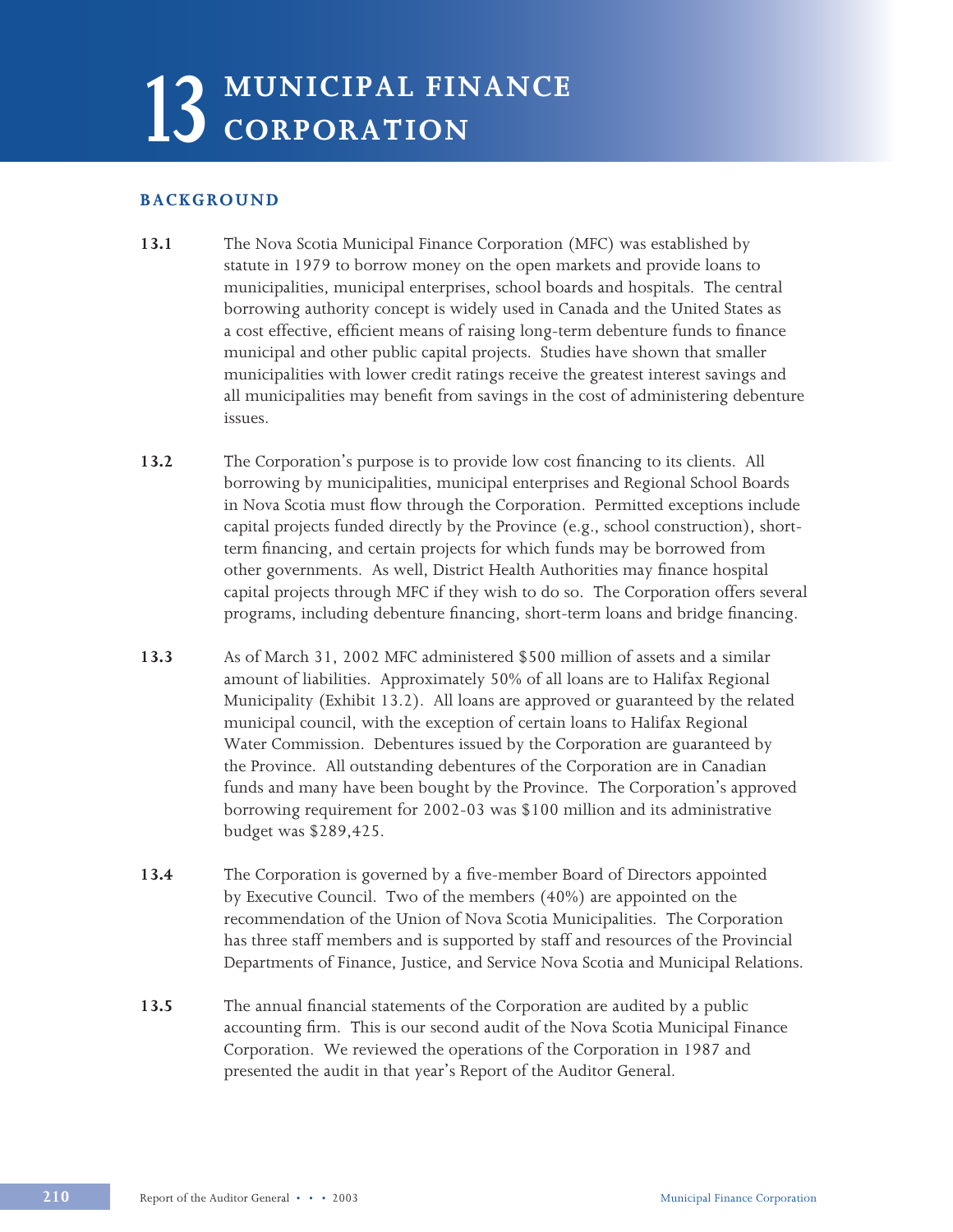# **RESULTS IN BRIEF**

- **13.6** The following are our principal observations from this audit.
	- The Corporation is complying with its reporting requirements and is providing timely information to the Minister.
	- The Corporation's 2000-01 and 2001-02 Annual Reports were not tabled in the House of Assembly, but the 2001-02 report was available in the Legislative Library.
	- We recommended that the Corporation report progress related to its main objective of providing funds at the lowest possible cost.
	- The Corporation is complying with requirements of the Municipal Finance Corporation Act and Provincial Finance Act.
	- The Corporation has a timely budget process and cash flow projections are prepared on a regular basis. The Corporation prepares monthly financial reports and submits them to the Board of Directors and the Department of Finance.

# **AUDIT SCOPE**

- **13.7** In February 2003 we completed a broad scope audit of the Nova Scotia Municipal Finance Corporation in accordance with Sections 8 and 15 of the Auditor General Act. Our audit was performed in accordance with auditing standards established by the Canadian Institute of Chartered Accountants, and accordingly included all tests and other procedures we considered necessary in the circumstances.
- **13.8** The objectives of this assignment were to review and assess:
	- quality and timeliness of reporting to the Minister responsible for the Corporation and the House of Assembly;
	- compliance with Provincial legislation and regulations; and
	- planning, monitoring and control of the financial operations of the Corporation.
- **13.9** Audit criteria were developed to assist in the planning and performance of the audit. The criteria were discussed with and accepted as appropriate by the Corporation. The criteria are described in Exhibit 13.1. As part of this assignment, we interviewed the staff of the Corporation, as well as staff of the Departments of Service Nova Scotia and Municipal Relations and Finance. We also examined minutes, financial statements, internal and external reports and many other documents related to the Corporation.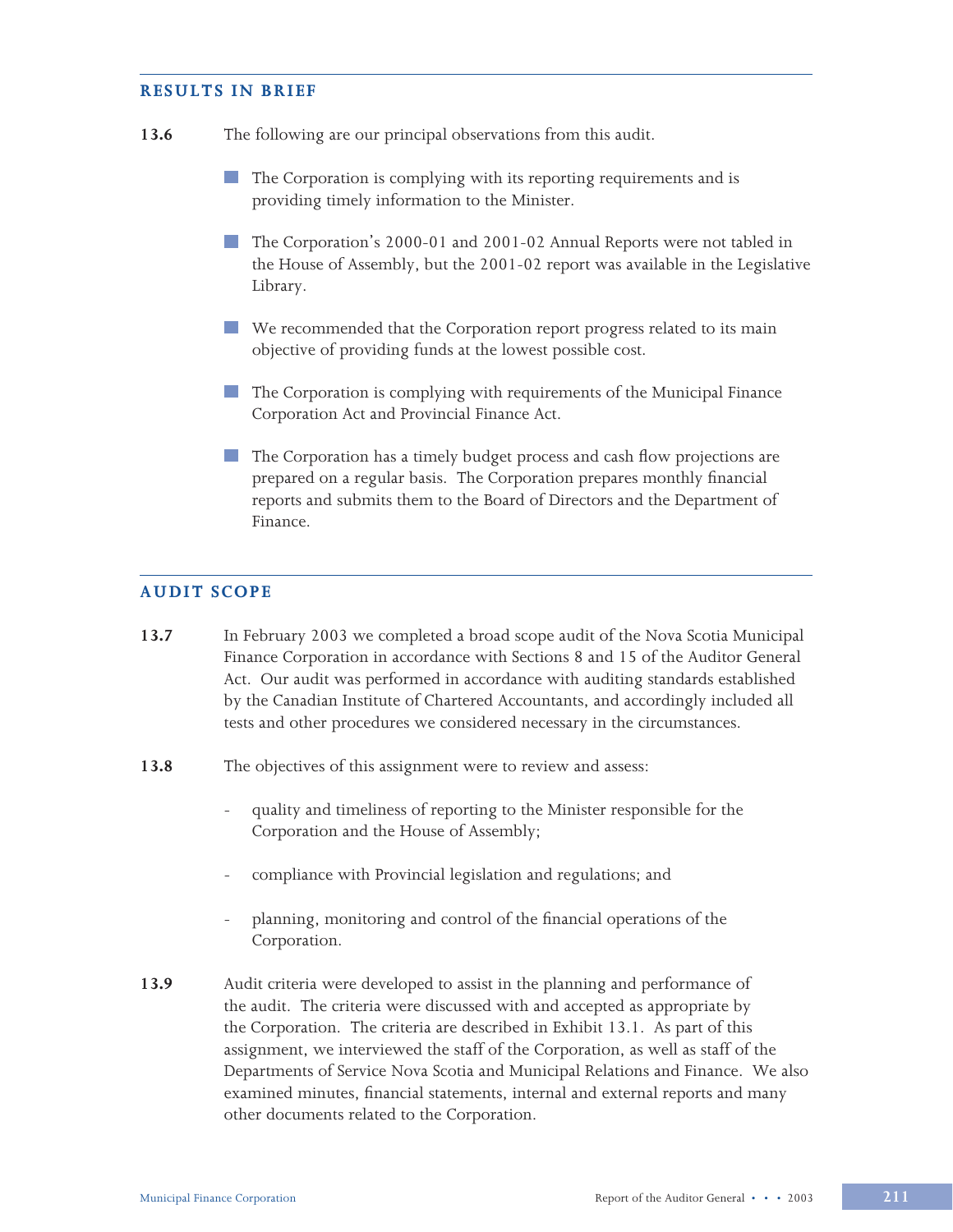# **PRINCIPAL FINDINGS**

# **Accountability**

- **13.10** We examined reporting by Municipal Finance Corporation and assessed it against specified accountability requirements and other expectations for quality performance reporting.
- **13.11** Accountability requirements The Corporation's accountability and reporting requirements are defined in the Municipal Finance Corporation Act and the Provincial Finance Act. The Corporation's Act requires that an annual estimate of administration expenditures be presented to the Minister each year. The Corporation must also present its year-end financial statements and Auditor's Report to the Minister of Service Nova Scotia and Municipal Relations, the Minister of Finance, and the clerk of each municipality in Nova Scotia.
- **13.12** The Provincial Finance Act defines the Corporation as a government service organization and requires year-end financial statements to be submitted to the Minister of Finance by June 30 following the year end, and financial statements to be tabled in the House of Assembly. In addition, the Provincial Finance Act requires the Corporation to submit its business plan and any proposed public financing to the House of Assembly.
- **13.13** We concluded that the Corporation is complying with its reporting requirements and is providing information in a timely and complete manner. We observed the following accountability-related matters.
	- **Financial statements are prepared, reviewed by the Board of Directors and sent** to the Department of Finance each month.
	- **The 2002-03 administrative budget was sent to the Minister and received** approval in December 2001.
	- The 2002-03 estimated annual borrowing requirement was approved by the Board of Directors and received Executive Council approval before March 31, 2002, and was included in the 2002-03 business plan tabled in the House of Assembly.
	- The 2002-03 business plan was approved by the Board of Directors and the Minister before December 31, 2001, and summarized in a compilation of government business plans tabled in the House of Assembly.
	- The 2001-02 Annual Report, including audited financial statements, was sent to Minister of Service Nova Scotia and Municipal Relations and the Minister of Finance in August 2002. The audited financial statements were included in Volume 2 of the 2001-02 Public Accounts tabled in the House of Assembly.
	- The Corporation's financial statements, Annual Report, business plan and other information are available on its Internet website.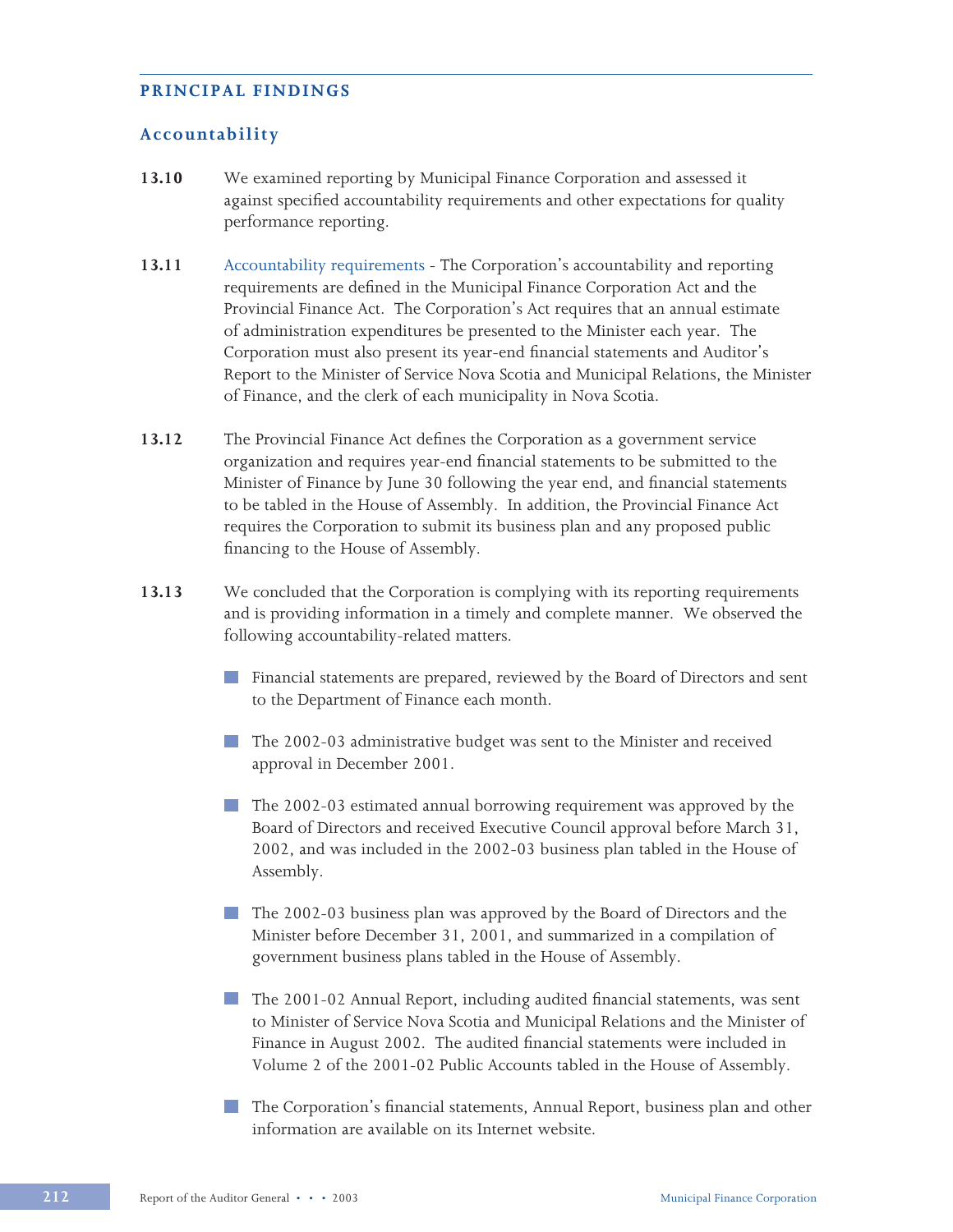**13.14** However, we found that the Corporation's 2000-01 and 2001-02 Annual Reports were not tabled in the House of Assembly, though the 2001-02 Report is available in the Legislative Library.

# **Recommendation 13.1**

We recommend that the Corporation's Annual Reports be tabled in the House of Assembly on a timely basis.

- **13.15** Performance reporting The Corporation prepares an annual business plan which is consolidated with other Provincial department and agency plans and presented to the House of Assembly by government. The Corporation's 2002-03 plan included information on its mission, mandate, strategic goals, core business areas, priorities, prior year's performance, as well as outcomes and outcome measures. Much of the information presented in MFC's annual business plan is also included in its Annual Report.
- **13.16** The Corporation's mission is *"to utilize credit enhancement and debt pooling techniques to meet clients' approved funding requirements at the lowest possible cost."* The Corporation's first strategic goal, first core business area, first priority and first defined outcome include providing financing at the lowest cost of funds. However, we did not find anything in the Corporation's business plan or Annual Report describing specifically whether the Corporation has had success in providing funds to its clients at the lowest possible cost.

# **Recommendation 13.2**

We recommend that the Corporation report on its achievements related to the goal and priority of providing funds at the lowest possible cost.

# **Compliance with Legislation**

- **13.17** The Corporation was created by the Municipal Finance Corporation Act in 1979. Since it is a corporation created by statute, it has no memorandum of association or articles of incorporation. The Act notes the object of the Corporation is *"to provide financial assistance for municipalities, municipal enterprises and hospitals through a central borrowing authority*." For purposes of the Act, school boards are defined as municipal enterprises.
- **13.18** We reviewed the Corporation's Act and the Provincial Finance Act and concluded that the Corporation is complying with the requirements of these pieces of legislation. We noted that the Corporation's general counsel is also counsel for the Department of Finance which helps ensure the Corporation complies with all legislated and contractual requirements.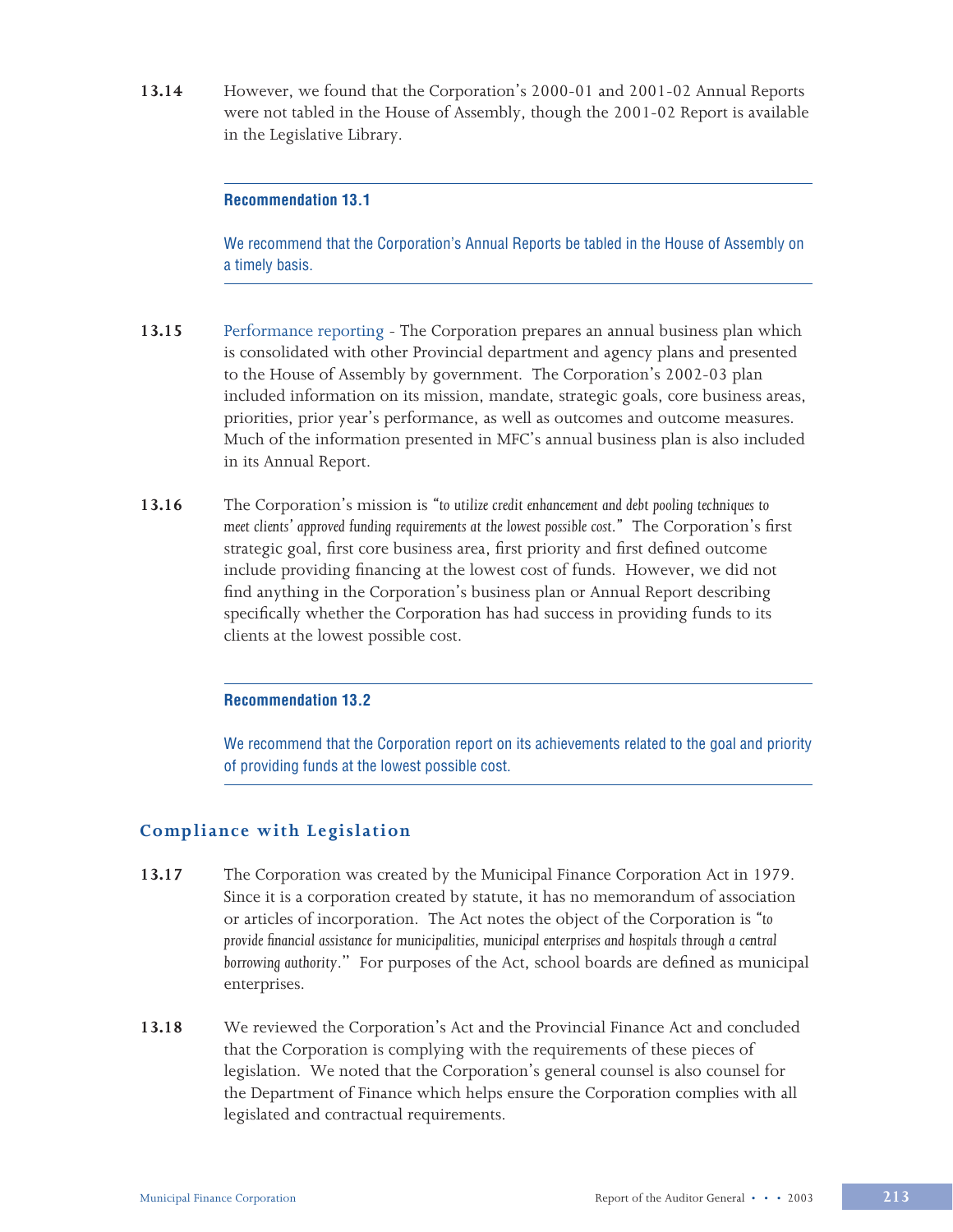**13.19** The Corporation's business plan states *"Under current provincial policy, the Corporation funds municipal and municipal enterprise capital projects and some school board projects."* During our review of Board of Directors minutes for the last three years we noted discussion and approval of other policies. However, there is generally no documentation of such policies outside of the minutes and the Corporation mainly relies on the memory of Directors and staff.

### **Recommendation 13.3**

We recommend that all policies related to the Corporation be documented and accumulated in a comprehensive reference source.

# **Financial Management**

- **13.20** We examined a number of areas related to financial management. Our findings are reported in the following paragraphs.
- **13.21** Business planning The Corporation prepared a business plan for the 2002-03 fiscal year at the request of government's Treasury and Policy Board. The plan was approved by the Corporation's Board of Directors and the Minister, and submitted to Treasury and Policy Board as requested. The business plan documents the Corporation's goals, objectives, performance measures and outcomes, as well as its priorities for the coming fiscal year, and generally complies with guidelines provided. We observed, however, that some information in the business plan needs to be updated for current practices. For example, the plan indicates that "*an annual assessment of markets, debentures, loans and corporate activity*" is a priority and also discusses this matter under 2001-02 performance, but the annual assessment is no longer prepared.

### **Recommendation 13.4**

We recommend the business plan be updated to reflect the current practices of the Corporation.

- **13.22** Cash flow analysis Cash flow projections are prepared by the Corporation on a regular basis. The projections include both short-term analysis (one year) and longer-term analysis spanning the length of debenture issues. Both the short and long-term cash flow analysis include all scheduled debt repayment as well as all other significant sources and uses of cash. The analysis prepared by the Corporation is sufficient to enable decision making for annual and longer-term plans.
- **13.23** Budgeting The Corporation has a timely budget process. In early December 2001, the Board of Directors approved the Corporation's administration budget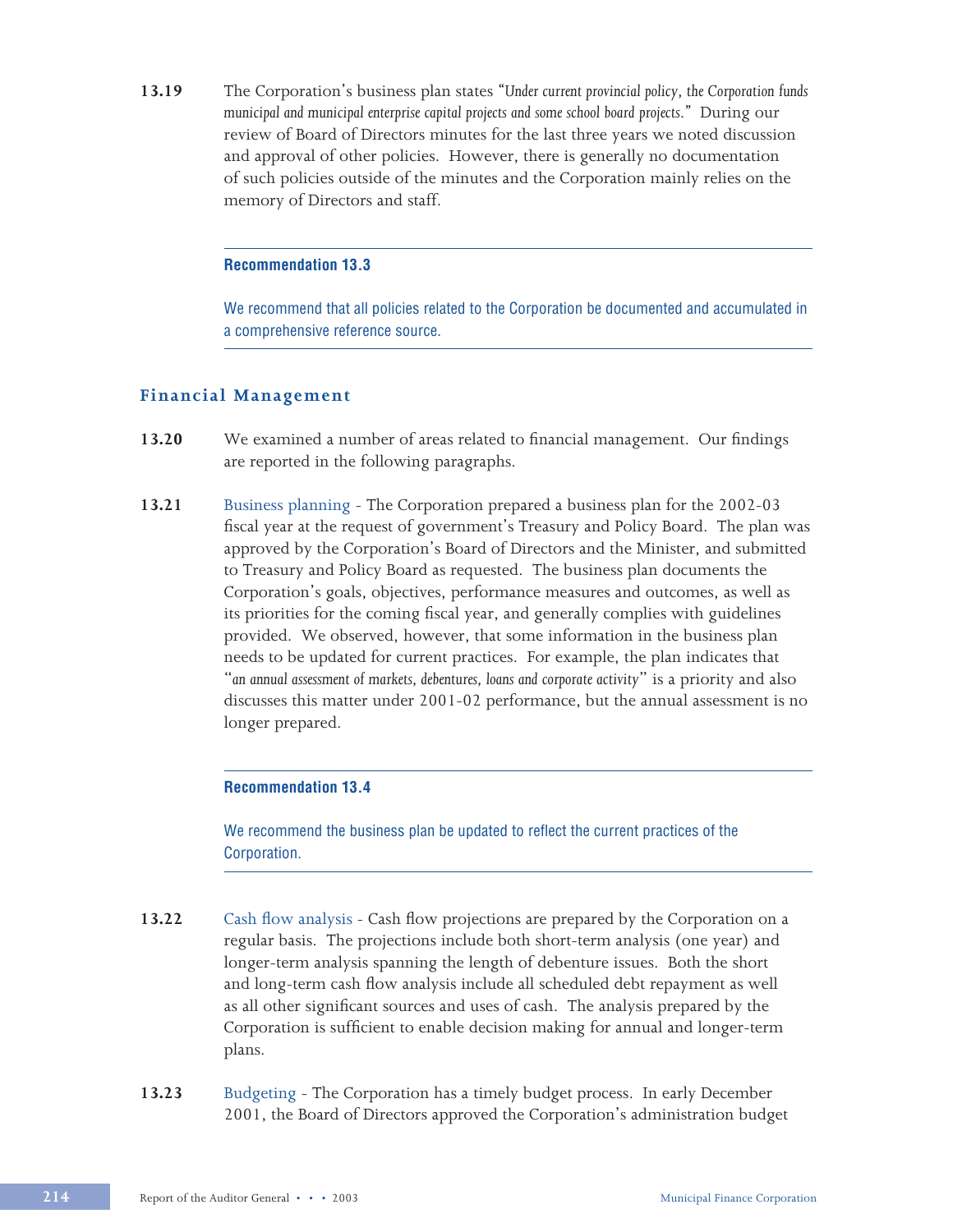for the next fiscal year. The 2002-03 budget was submitted to and approved by the Minister of Service Nova Scotia and Municipal Relations in December 2001

- **13.24** The Corporation also prepares a budget of the expected funding needs (i.e., borrowing and lending) for the next fiscal year. The 2002-03 financing budget was approved by the Board of Directors in February 2002 and approved by Executive Council on March 1, 2002.
- **13.25** Financial reporting The Corporation prepares monthly financial reports on a timely basis and submits them to the Board of Directors for review and approval. After approval, the reports are sent to the Department of Finance for use in preparing consolidated financial reports for the Province. The Corporation's yearend financial statements are audited and submitted to the Minister of Service Nova Scotia and Municipal Relations. There are regular Board of Directors' meetings and quarterly meetings with the Minister to discuss the Corporation's financial performance.
- **13.26** Creditworthiness analysis Municipalities determine their capital financing needs and send funding requests and municipal council Temporary Borrowing Resolutions to the Corporation. The Corporation summarizes the funding requirements and forwards the information to the Municipal Services Division of the Department of Service Nova Scotia and Municipal Relations. The Department reviews each funding request, calculates a debt service ratio for each municipality, ensures each request is for an acceptable purpose, and submits recommendations to the Minister for approval. MFC relies on the analysis and recommendations of Department staff to determine the creditworthiness of municipalities and municipal enterprises.
- **13.27** We examined the Corporation's experience with respect to the payment of current and past loans by its clients. Per discussions with management, loan payment history has been excellent. In the last several years, there has been only one late payment on a loan. All subsequent payments from that client have been made on time.
- **13.28** A committee of staff from the Department and MFC was convened to review and revise the creditworthiness process. There were no committee minutes available for our review. However, we were informed that there had been three meetings to the date of our audit and the committee's draft report on alternative approaches to the municipal borrowing process was being reviewed by Department senior management.
- **13.29** Audit recommendations The Corporation implemented business process changes recommended by its external auditor in past years. There were no recommendations resulting from the 2002 financial statement audit. Our 1987 audit recommended that the Corporation reassess the need for its Reserve Fund, computerize the debenture and loan functions, and amend the Municipal Finance Corporation Act to permit charging of administrative costs not paid by the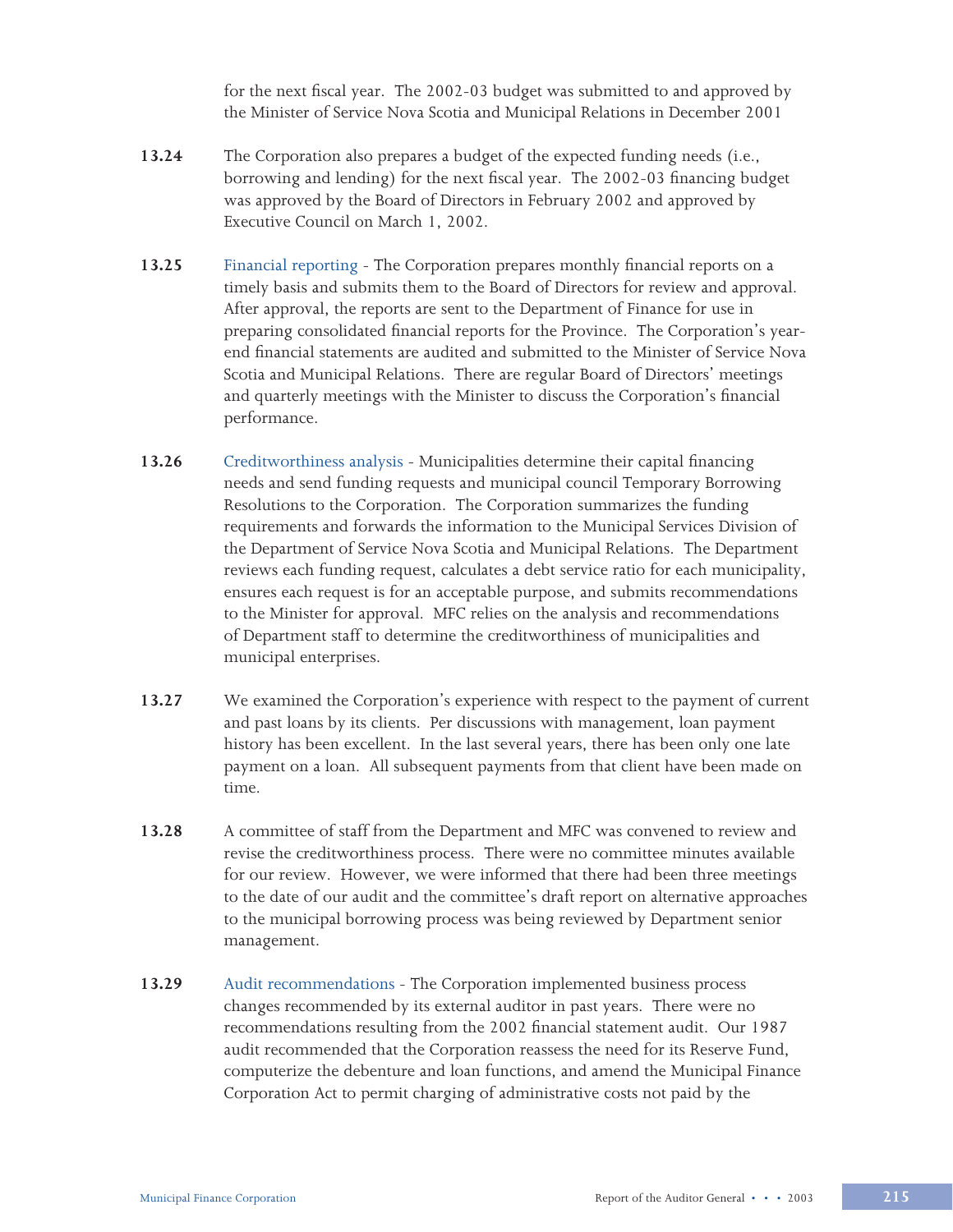Province to the Reserve Fund and/or municipalities, hospitals and school boards. Each recommendation was implemented by the Corporation.

# **CONCLUDING REMARKS**

- **13.30** Nova Scotia Municipal Finance Corporation is accountable to its Minister and the House of Assembly, and meets all of its legislated accountability requirements. We recommended formal tabling of the Corporation's Annual Report in the House of Assembly each year.
- **13.31** We concluded that the Corporation complies with requirements of Provincial legislation and regulations. We also believe there is appropriate planning, monitoring and control over the Corporation's financial operations.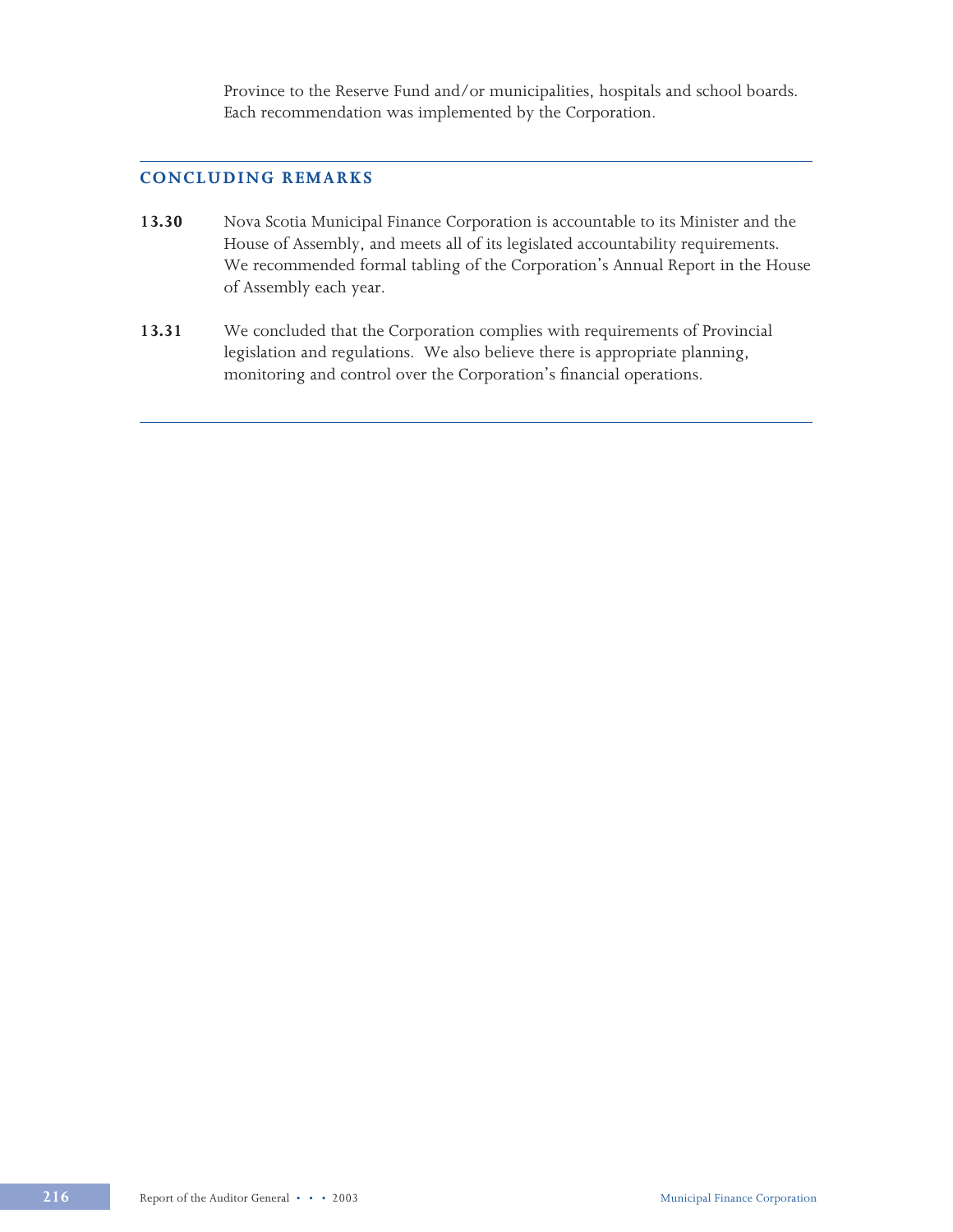| <b>Audit Criteria</b>                                                                                                                                                                                                                                                                                                                                                                            | Exhibit 13.1 |
|--------------------------------------------------------------------------------------------------------------------------------------------------------------------------------------------------------------------------------------------------------------------------------------------------------------------------------------------------------------------------------------------------|--------------|
| Audit criteria are reasonable and attainable standards of performance and control, against which the<br>adequacy of systems and practices can be assessed. They relate to the audit objectives developed for an<br>assignment and are used to design detailed audit tests and procedures.                                                                                                        |              |
| The following criteria were used in our audit of the Nova Scotia Municipal Finance Corporation.                                                                                                                                                                                                                                                                                                  |              |
| Reporting to the government and Minister should be timely. The Annual Report of the<br>Corporation should be tabled in the House of Assembly on a timely basis. Accountability<br>reporting should adequately address all significant areas of corporate responsibility<br>and performance. There should be adequate systems to ensure the accuracy and<br>completeness of information reported. |              |
| Management should be aware of all legislation, regulations and agreements which apply to<br>the Corporation. The Corporation should comply with all applicable legislation, regulations<br>and agreements. Management should monitor the Corporation's compliance with<br>legislation, regulations and agreements.                                                                               |              |
| There should be adequate planning and budgeting for the financial requirements of the<br>Corporation. There should be regular and timely monitoring of financial performance.<br>There should be adequate control over the assets, liabilities, revenues and expenditures of<br>the Corporation.                                                                                                 |              |
|                                                                                                                                                                                                                                                                                                                                                                                                  |              |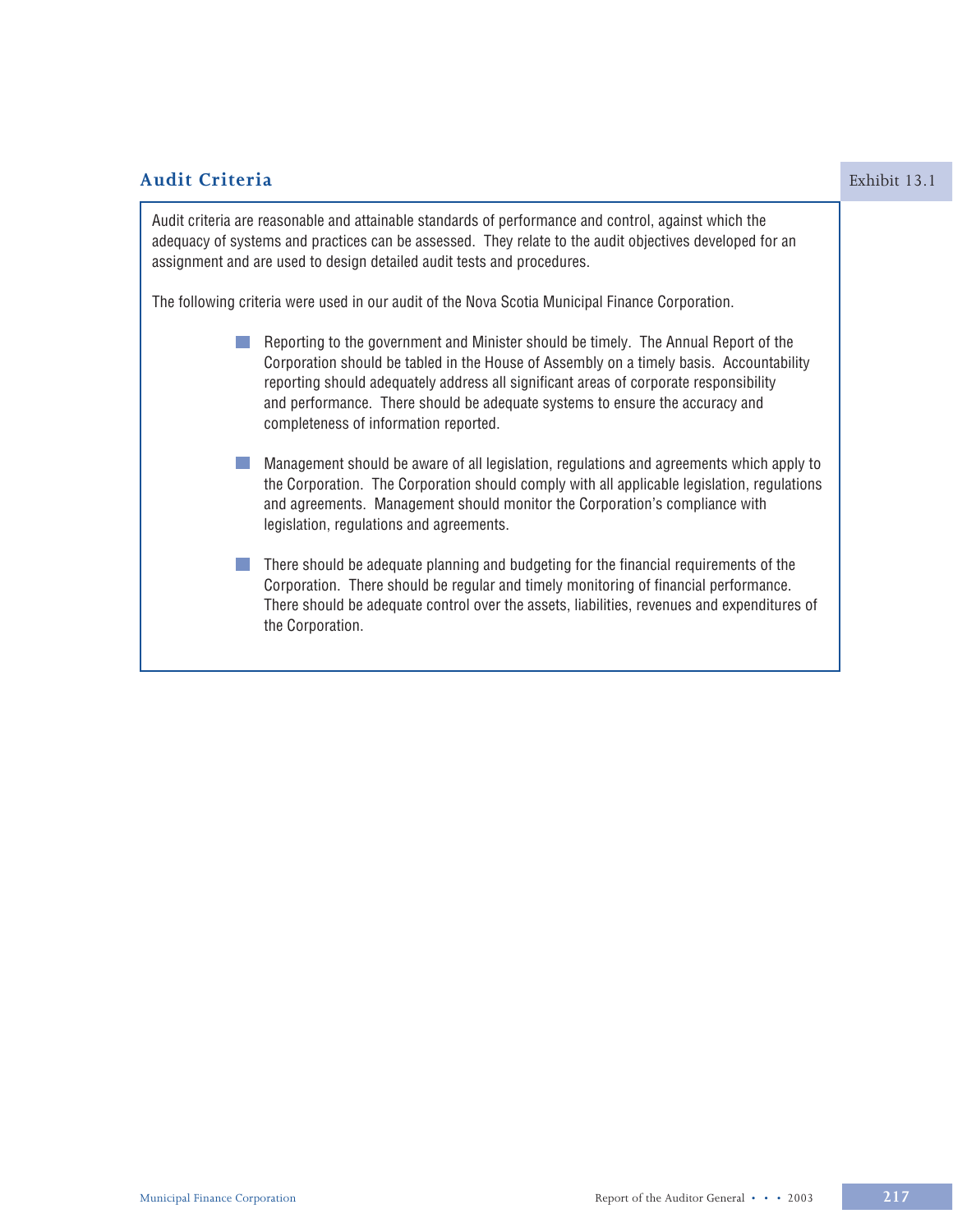| <b>Regional Municipalities</b>       |               |
|--------------------------------------|---------------|
| Halifax                              | \$243,514,556 |
| Cape Breton                          | 19,612,764    |
| Under \$5 million                    | 3,498,599     |
| <b>Total Regional Municipalities</b> | 266,625,919   |
| Towns                                |               |
| New Glasgow                          | 6,039,992     |
| Under \$5 million                    | 41,641,619    |
| <b>Total Towns</b>                   | 47,681,611    |
| <b>Other Municipalities</b>          |               |
| <b>Annapolis County</b>              | 5,573,354     |
| <b>Colchester County</b>             | 21,150,165    |
| <b>Kings County</b>                  | 9,591,091     |
| Under \$5 million                    | 25,999,227    |
| <b>Total Other Municipalities</b>    | 62,313,837    |
| <b>Municipal Enterprises</b>         |               |
| Halifax Regional Water Commission    | 66,291,500    |
| Under \$5 million                    | 9,280,462     |
| <b>Total Municipal Enterprises</b>   | 75,571,962    |
|                                      |               |
| Province of Nova Scotia              | 29,605,681    |
|                                      |               |
| <b>Total Loans</b>                   | \$481,799,010 |

# Exhibit 13.2 **Outstanding Loans Over \$5 Million - As at March 31, 2002**

*Information in this exhibit was obtained from the 2002 Annual Report of the Nova Scotia Municipal Finance Corporation. The Report contains details of all loans outstanding as at March 31, 2002.*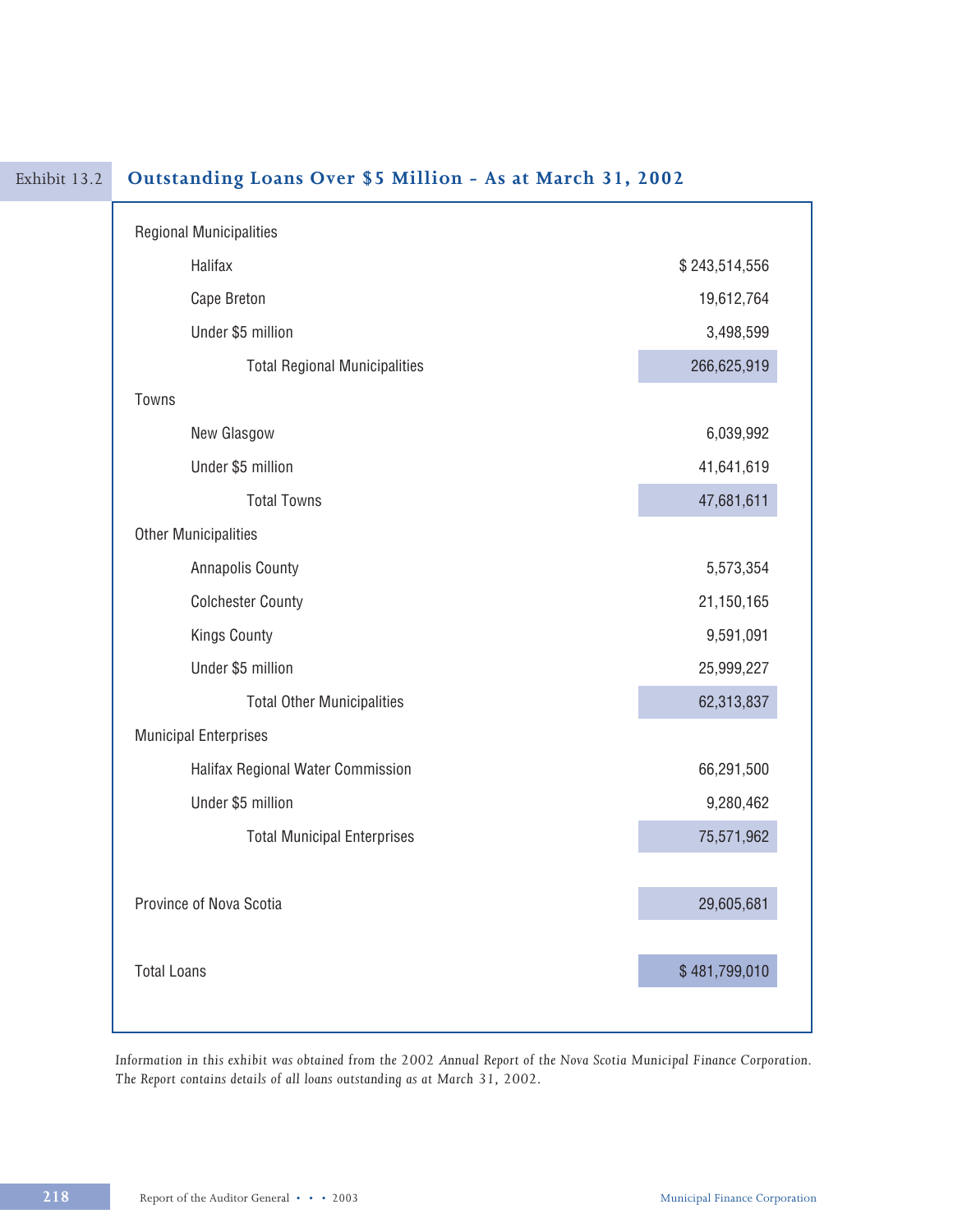

# **Outstanding Loans By Purpose - As at March 31, 2002** Exhibit 13.3